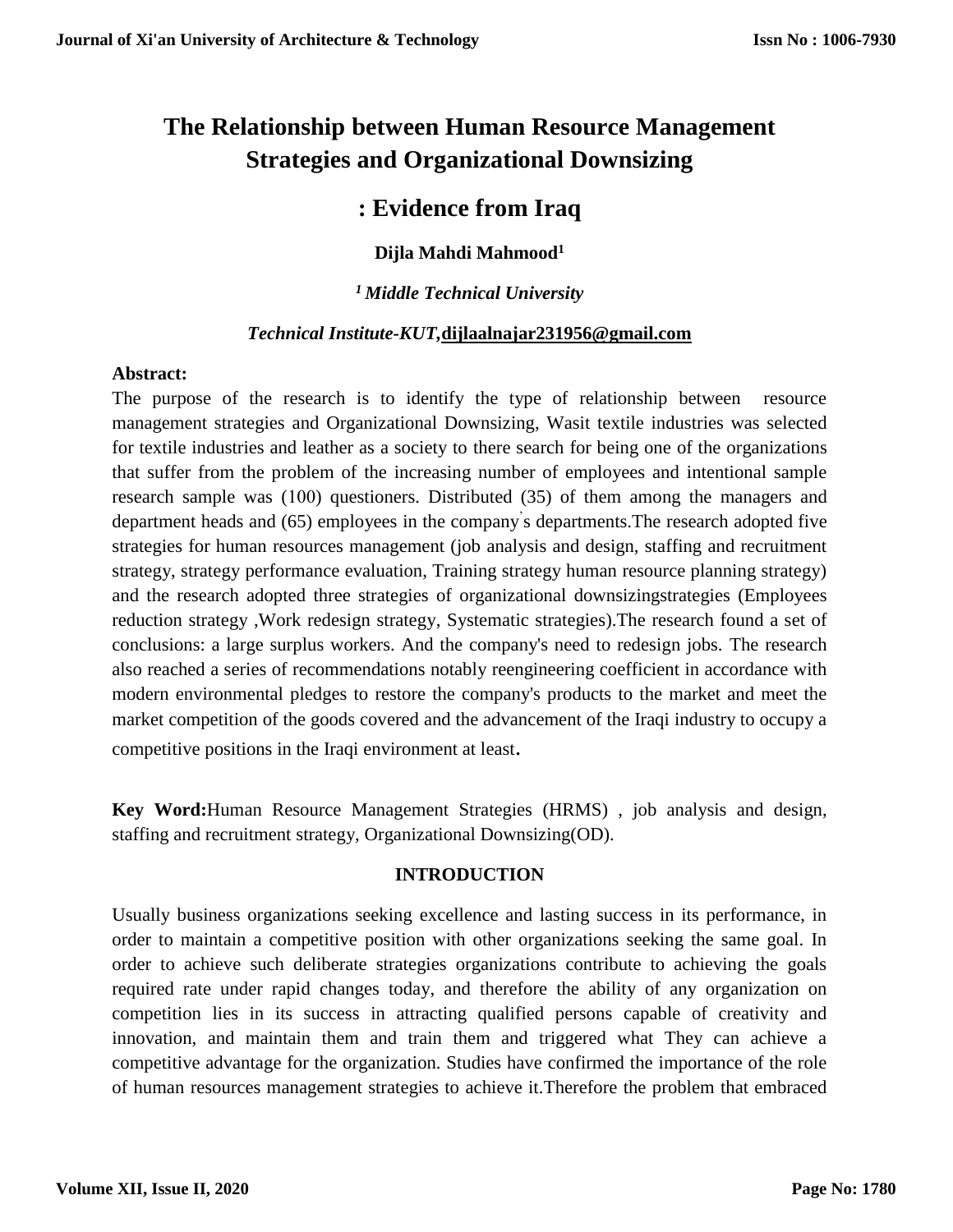two variables: human resource management strategies included five indicators: (Job analysis and design strategy , staffing and recruitment strategy and performance evaluation strategy and strategic human resources planning) as the independent variable.Either the dependent variable is "Organizational Downsizing Strategies have included three indicators (Employees reduction strategy ,Work redesign strategy, Systematic strategies).

This basis the research hypotheses were formulated. The research was divided into four chapters: the first axis: research methodology the second episode: theoretical framework section III: practical side topic IV: conclusions and recommendations (staff reduction strategy and redesign strategy and systemic strategy.

And becauseIraqi Organizations they have become in recent years reside under the environment of market dumping case and the absence of customs protection, companies are no longer able to cope with this new reality and became the Iraqi Organization live amid sagging problem and disguised unemployment, to appointing workers according to the political and social conditions. Also, production processes and work system no longer keeps pace with what's going on in the evolving global and regional companies years of Iraq for many years. According to the political and social conditions. According to the kind of problems the company in question operates and produces according to the indicators and benchmarks are not based on scientific bases in human resource management. This leads to the problem of sagging career and disguised unemployment and low productivity of the company and stop the treatment for several years in the presence of competing products at lowest prices and highest quality. Based on the above the research problem formulated the question: What is the nature of the relationship between human resource management strategies andOrganizational Downsizing strategies?

 The result of this study will show the nature of the relationship between HRMS and Organizational Downsizing in the most important industrial :Iraqi company.

## **The Research Important:**

- a- Reduce the aggravation of problems and administrative difficulties for the advancement of Iraqi industry to keep pace with the competitive market.
- b- Organizational "strategy has become the leading choice for many companies to reduce direct costs and increase efficiency, productivity, profitability and competitiveness.
- c- Try to find ways that will contribute to fuelling the company's motivations and emphasize the importance of human resources management strategies and their role in leading the company toward success.

## **Literature Review:**

**Human ResourcesConcept**: Are the causative agent of added value to organizations and sustainability source for competitive advantage (Alsaedy,2017:P49). People working in organizations with a view to achieving organizational strategies and business design and production of goods and services (Bartton&Gold,2003: P8). So we can define it as human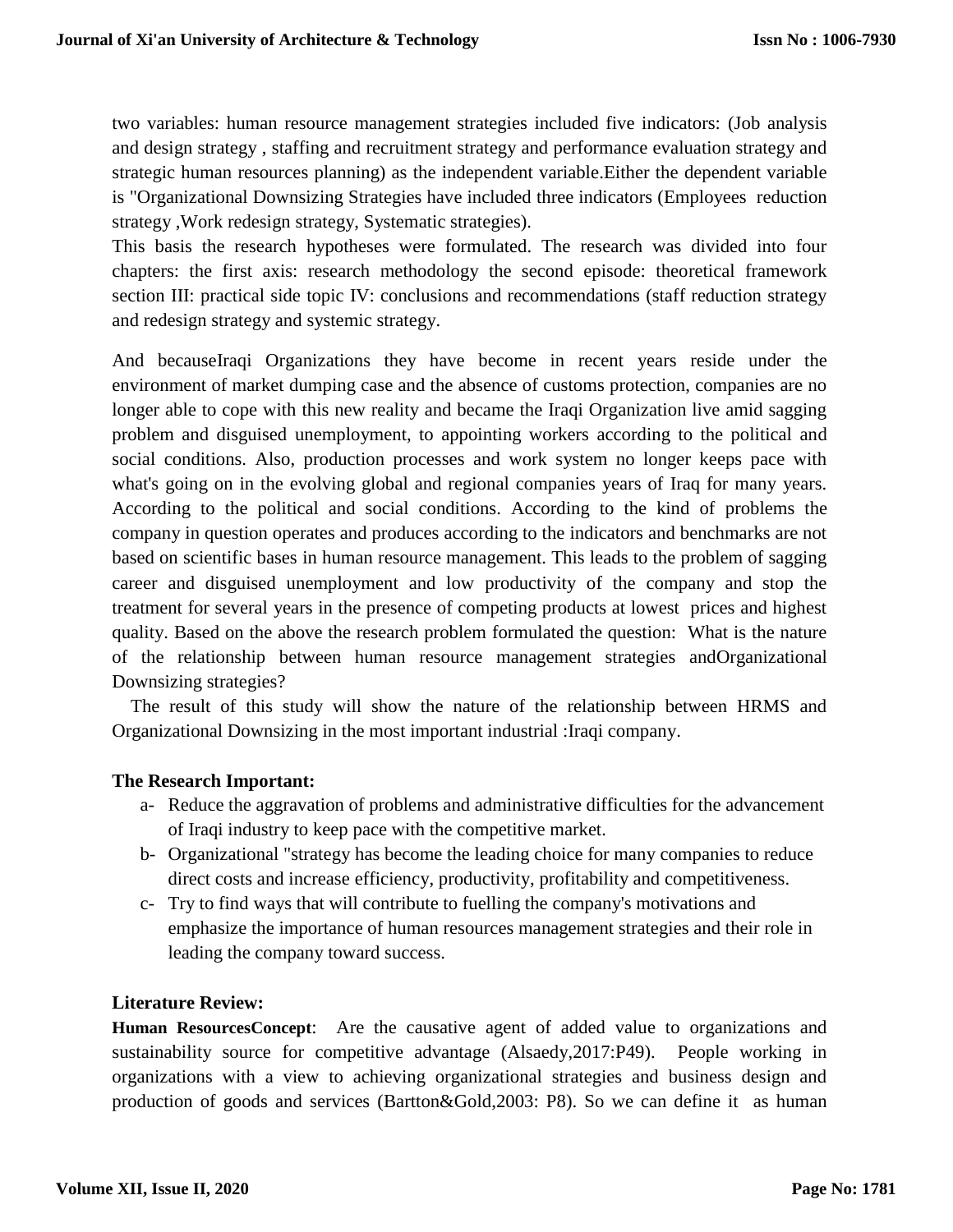energies that can achieve success and that contribute to achieving efficiency and effectiveness of the organization.

**Human Resources Management Concept**: Is responsible for developing the Organization's policies and procedures and directions of personnel and other administrative duties (Decenzo&Robbins,1999: P3). and the department that works to achieve the goals of individual and organizational goals and the right investment for human resources and to achieve the best use of their potential and achieve their goals efficiently and effectively.

**Human Resources Management Strategies**: The process of developing a strategy for human resources management functions in accordance with the Organization's strategy and opportunities and external threats and strengths and weaknesses in order to increase the Organization's ability to achieve success and stay in a business environment. (Al-Saedy,2017:P63). It was thestrategic approach to human resources management which concern all regulatory activities affecting the behavior of individuals and help the Organization to achieve its goals. ( Inyang,2010:P26). Also (Armstrong,2009:P115) refers It was the method for making decisions about the intentions and plans of the Organization in the form of policies and programmers on human resources. Based on the above, we could define the strategy of human resource as the selection of the appropriate strategies for human resources management that is compatible with the Organization's strategy to increase the Organization's ability to achieve The competitive superiority.

 The human resources management strategies, programs and policies and existing systems in the workplace, affecting the performance of the individual and the community drastically reflected on the performance of the Organization and includes the following practices: hiring, training, development, performance evaluation, compensation) (Bartton& Gold, 2003:P434) .(Al-Saedy,2017:P181) had pointed that the most common strategies in the regulatory are:

1- **Job Analysis and Design Strategy**: Job Analysis & Design Strategy is the process of obtaining detailed information about these works and job design strategy is making the tasks assumed collected with others in a particular job (supporter). Job analysis process provides information relevant to each of the human resource management and organization and the workers themselves is so important (Al-Saedy,2017:P107:

- a- Planning human resources needs of the organization.
- b- Job design and define their functions.
- c- The choice of the most efficient wage and salary rates evaluate the effective performance develop training programs with the performing standards for each function.

**2- Staffing and Recruitment Strategy:** A process that the Organization get on appropriate human resources in quantity and quality, so this strategy in the light of the process of job analysis and human resources planning based on determining the number of jobs, knowledge, qualifications and skills required.(AL- Hety,2003:121) indicates that the hiring process is one of the functions carried out by the Department of human resources efficiently and effectively and successfully. The performance success determine the course activities in the organization whether marketing or financial and research productivity.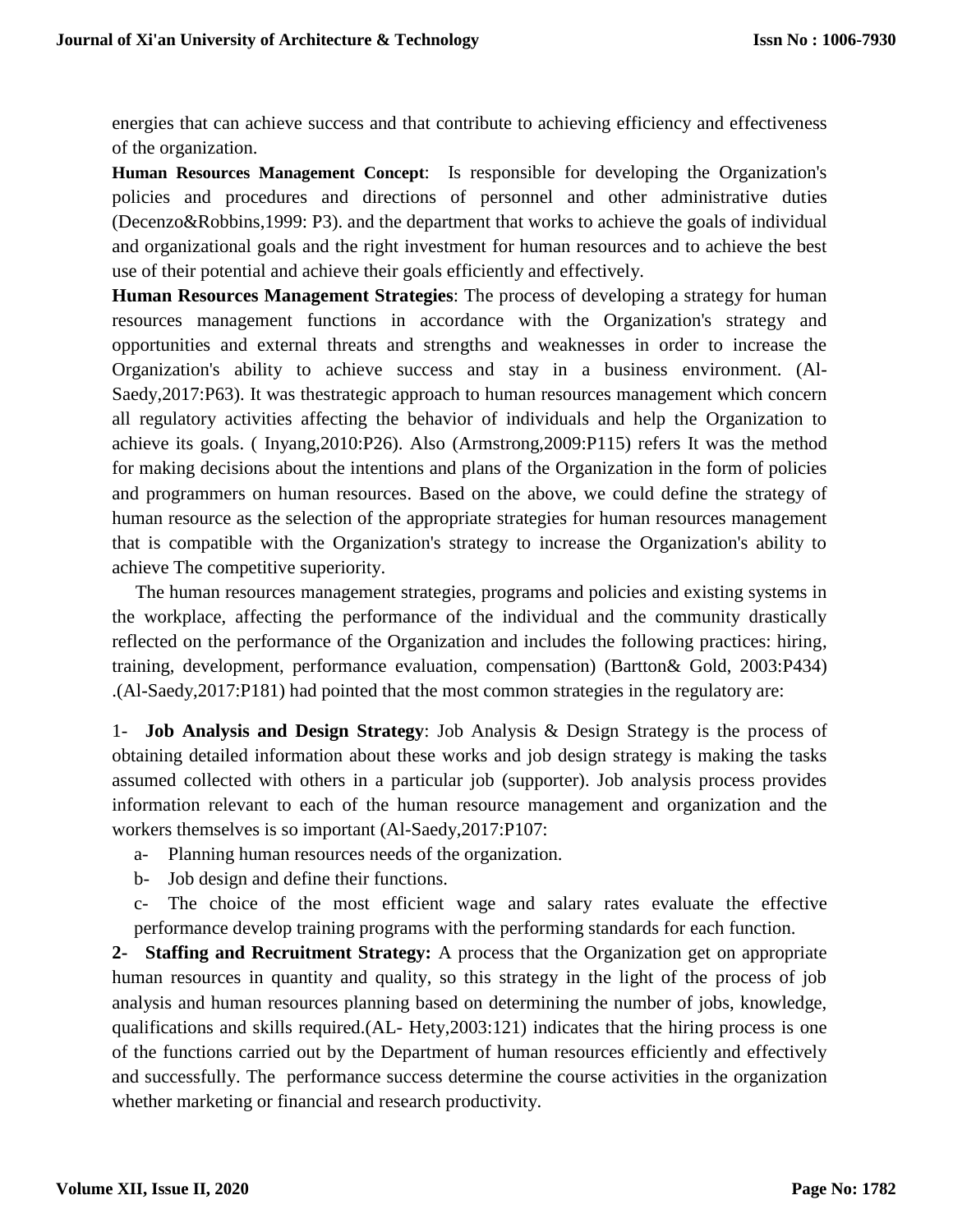**3- The Training Strategy:** Is the starting point for training activities within organizations and to link closely with the strategic plans of the organization it is a prerequisite to be training should be more effective and achieve the goals of the Organization (Alsaedy,2017:114). The training also contributes to maintaining the competitive position of the Organization and improve productivity using training programmers to help achieve high levels of production flexibility and high quality (Harris,2003:P340).

**4- Performance Strategy:** It is formal organizational process implemented by comparing actual performance of individual or team with the expected performance according to the substantive or personal items. Which makes it a key role in human resources management and development. As the Organization's performance evaluation strategy not working alone it is a part of an integrated system of care to identify successful value added utilization of human resources (Bratton&Gold,2003:33). Performance evaluation steps include the following: Determined performance standards, measuring performance, comparing actual performance standards, discussion of evaluation findings with personnel. Affirmative action , corrective action.( Al-Saedy,2017:P130).

**5- Human Resources Planning Strategy**: Study human resources based on the main activities, structures and what is the nature of the future tasks and functions foreseen what movement of workers, as well as the actions of the external labor market, uncontrolled new professions some of them are new and some of them do not and this needs to conduct rational forecasting to be rational in predicting to interview the professions with the skills they must possess.

**Organizational Downsizing:** The literature refers to several concepts of the organizational downsizingwe review:

- Organizational process of reducing the size of the Organization and human resources in order to reduce operational costs and improve the competitive position of the Organization to adapt to the surrounding environment (Chen et el, 2012:P 6).
- A management strategy to reduce the area and volume of work to improve financial performance (Comez-Mjia.et al.,2005:P401).
- Organizational downsizing is the strategy by with the organization can improve its efficiency and effectiveness and improve is competitive position.
- Objectives and importance of Organizational restraint: Organizational restraint determined :(Gandolf, 2009P:419): maximizing leadership ,reducing bureaucracy, accelerate decisionbetter communication, reducing costs , increased productivity.
- Forms organization downsizing l: (Gandolf, 2009:419) that can distinguish between three main forms of regulatory restraint permanent: Permanent reduction, to encourage the employees of the organization as a whole or in part, reduction due to actual or future events.

**Organizational Downsizing Strategies**: Agree on the strategies that take place through the downsizing process "by three strategies: strategies to reduce the resources and strategy to redesign jobs and systemic strategy. (Winkler, 2003:4-5) (Gandolfi, 2005:P58):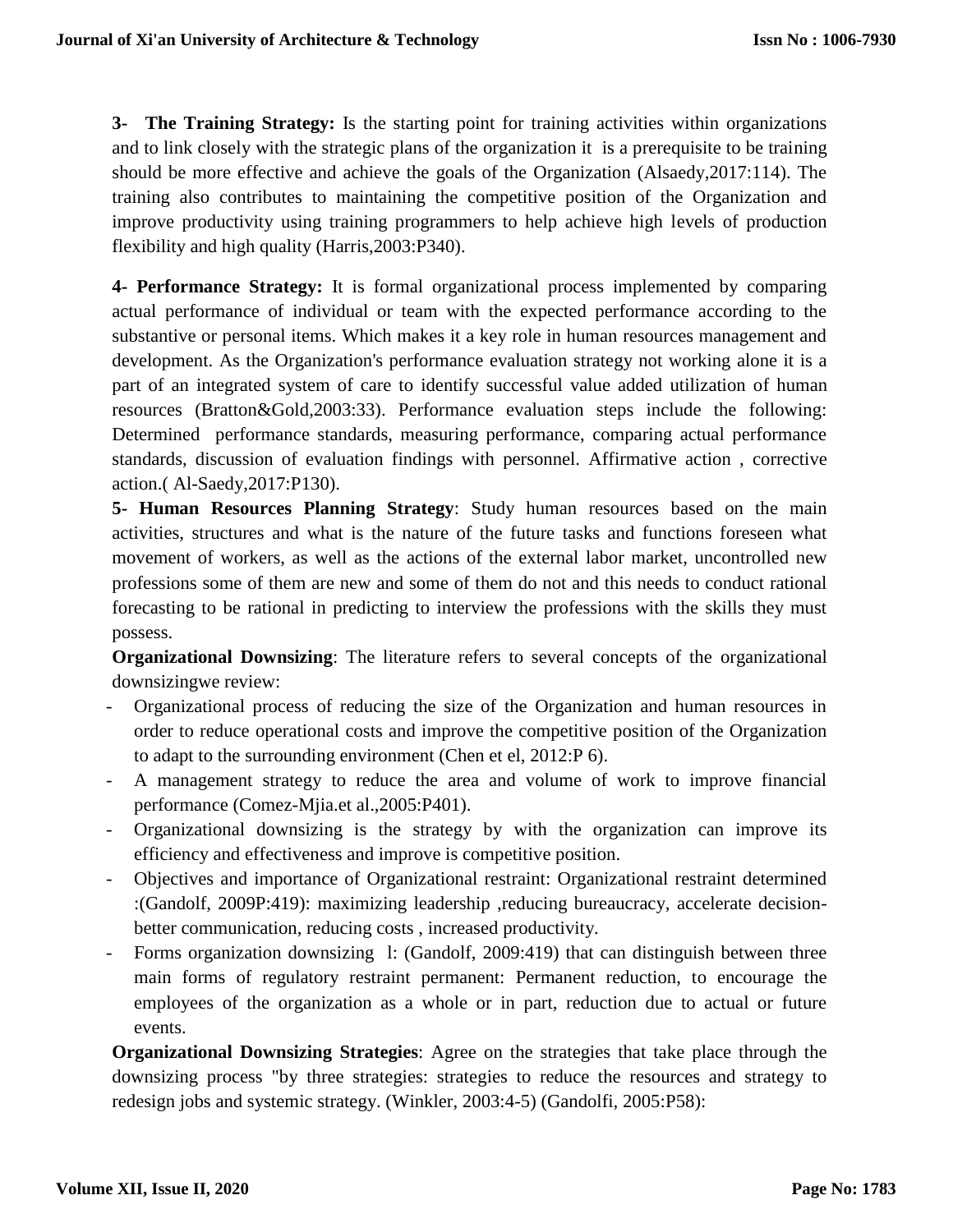- 1- **Human Resources Reduction Strategy**: focus on reducing the number of employees in the Organization through a range of policies such as: Natural decline: (to retirement, death, resignation) and using this policy when conditions rapid reduction organization And the great work force. Early retirement: for ages near retirement age and without financial cost and of these own volition. Reduction of wages for a certain period until improvement is usually preceded by a policy of attrition or early retirement incentives .
- Redistributing or transportation and training occupations need organization or transfer to other departments or branches of the organization. -Reduction by the Board: strong and take rates this method to enjoy working with diverse skills and high capacities (Evans,& et al.,199:P132). Demobilization: taking into account the laws and trade systems and link the demobilization plan needs.

2- **Work Redesign Strategy**: Work Redesign Strategy reducing the normal work or activity by reducing the number of administrative levels and unnecessary sections, and includes the following policies: (Al-Saedy,2017:P189):

- Cancel unnecessary jobs. Incorporate units and task forces-redesign of jobs reduced working hours.

- Close a branch or exclude some production lines.

3-**Systematic Strategy :** a lifestyle and an ongoing process as the basis for continuous improvement and require the following policies: organizational culture change. The participation of workers in steps. Continuous improvement and development of processes and activities (Gandolfi, 2005:P59). ( Wilkinson (2004:P7).Change the attitudes and values of employees. Change from the bottom up: from the base to the lower to upper management levels. Formatting between external parties such as customers and suppliers and laws and legislation and government Here we note that previous strategies are not alternative strategies, but the Organization could apply together.

 Strategy are identified according to the Organization's activities, and noted that the regular strategy used for future results while reducing human resources aims to achieve immediate results, either redesign work be medium-term results.al and non-governmental organizations to find out where you can make improvements.

**Implement Organizational Downsizing**: job done process requires five steps: (Cumming & Worly,2001:P296):

a: clarify the Organization's strategy.b: evaluation phase. c: Implement of size organization. d: Behavioral implications for human resources.

e: implementation of the process of renewal and growth of the organization.

 In spite of what we have mentioned, previous studies and literature have dealt with different views on the relationship and impact of H.R.M.S. on the performance of organizations and companies surveyed, including the study :( Koon Vui-Yee 2015)The Impact Of Strategic Human Resource Management On Employee Outcomes in Private and Public Limited Companies in Malaysia: This study investigates the interaction effects of two business strategies and human resources management practices ( recruitment and selection and tanning ,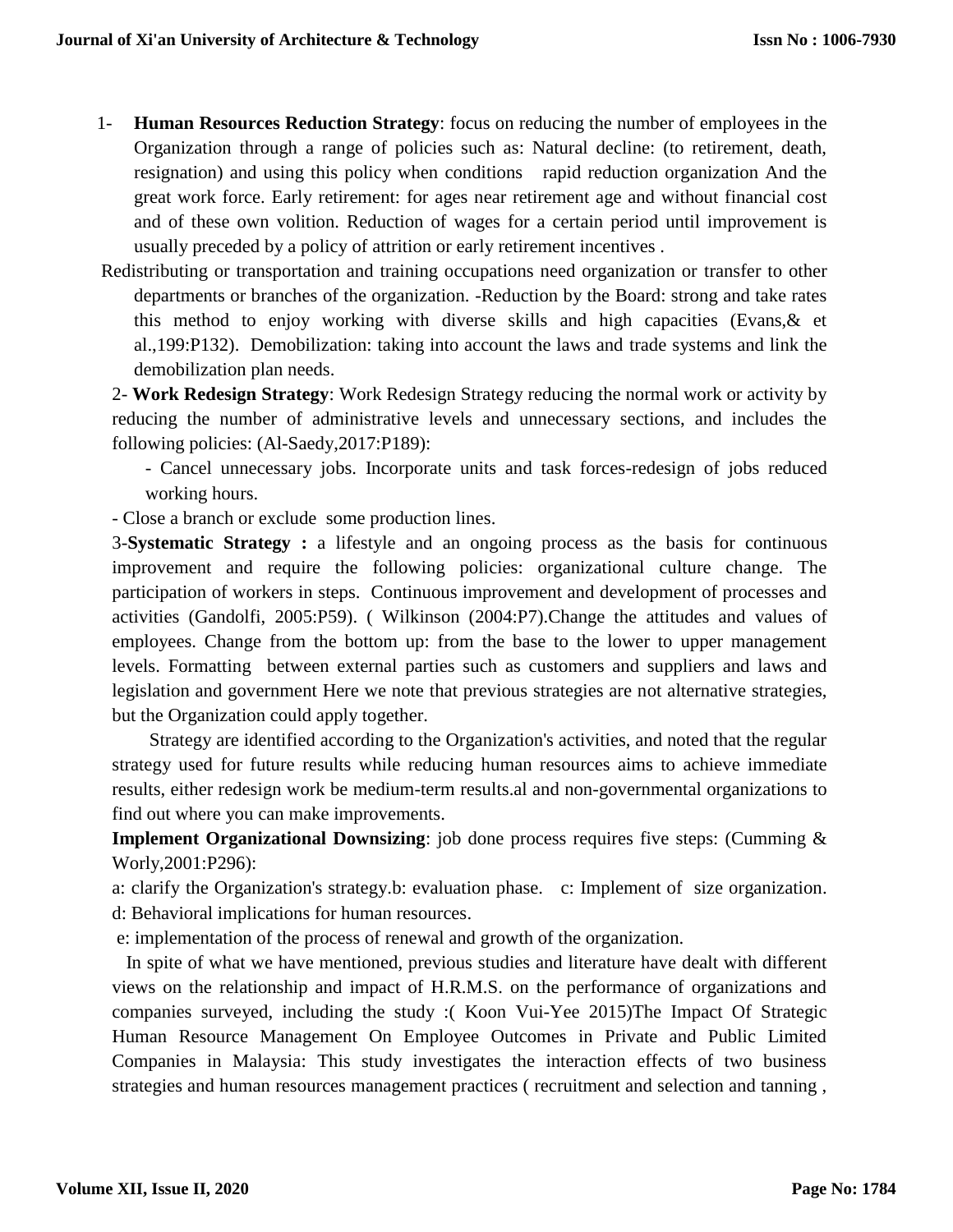development ,compensation and performance management ,employment security and work life balance)on employee outcomes .Show that H.R.M. practices mediate the interaction of business strategy and H.R.M. practices mediate the interaction of business strategy and employee outcomes. Furthermore, the effects of business strategy and H.R.M. practices strategy and H.RM. practices on employee outcomes in public limited companies are only slightly different from the ones implemented in private limited companies. Specifically , the moderation analysis shows invariance between differentiation strategy and variance in low cost strategy. But (Renate ,2016) tries to find : The Relationship Between Human Resource Management and Organizational Performance. The results study showed a positive relationship between HRM practices and performance, in line with the literature. However, we point out some methodological issue such as the difficulty of isolating the HR practices from its context, the failure to consider the temporality of this relationship , and the comparison between from difference industries.

Another try from: (Al dresi&Darun, 2017): Determining Relationship Between Strategic Human Resource Management Practices and organizational commitment.The main purpose of the article is investigate the relationship between S.H.R.M. and organizational commitment and subsequently testing based on data from 52 oil and gas companies in Libya . The findings using structural equation modeling revealed that employees are more committed to the organization when they get best SHRM . It was shown that the employees are more concerned of their job security and dynamic working environment. Employees with the help of organizational support will be able to contribute to enhance organizational commitment.

( Ahmed ,2018) researched : Impact of Human Resource Management Strategies in the Development of Organizational Innovation. This study concerned the nature of direct and indirect relationship between SHRM and development organizational innovation in commercial banks . To achieve this , a sample 335 managers were selected at the main centers and all branches in the capital of commercial banks on(Al Yamen) by using a survey list to gather the necessary data . The results showed a direct correlation between the practice HRMS and development OI.

This study is concerned with finding the relationship between Human Resources. Management strategies on Organizational Downsizing Strategies. The need of the Iraqi organization to review the reality of its human resources, which is suffering from increasing the size of its staff due to the current conditions in Iraq. Research hypotheses clarify the practical side of research. **Research Model and Hypothesis:**

Based on finding from the literature review , the following research hypothesis :

*H1: There is significant correlation for job analysis and design on Organizational Downsizing Strategies.*

*H2: There is significant correlation for staffing and recruitment strategy on Organizational Downsizing Strategies.*

*H3: There is significant correlation for Evaluating performance strategy on Organizational Downsizing Strategies.*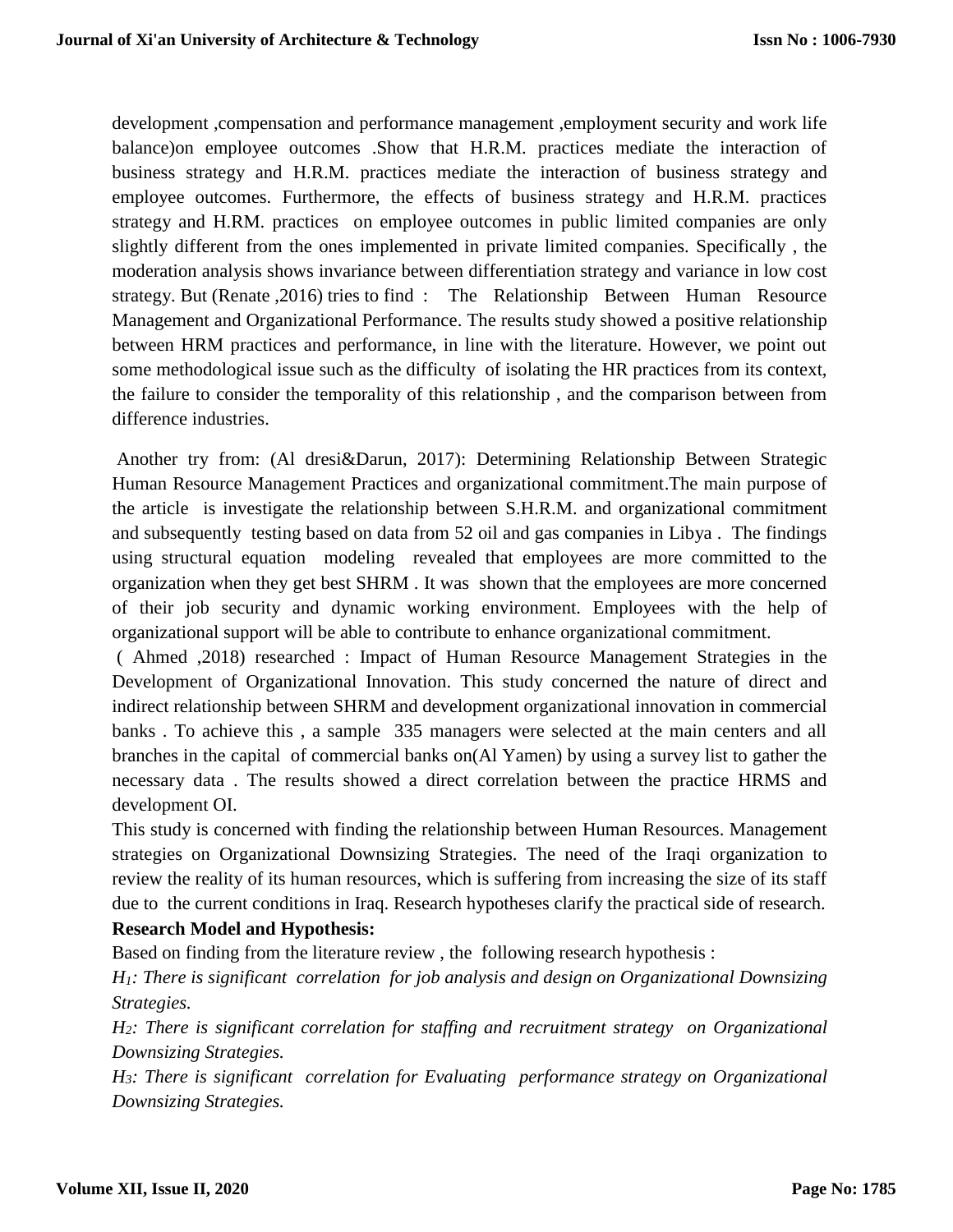*H4: There is significant correlation for Training strategy on Organizational Downsizing Strategies.*

*H5: There is significant correlation for human resource planning strategy on Organizational Downsizing Strategies.*

*H6: There is significant effect for job analysis and design on Regulatory restraint Strategies.*

*H7: There is significanteffect for staffing and recruitment strategy on Organizational Downsizing Strategies.*

*H8: There is significant effect for Evaluating performance strategy on Organizational Downsizing Strategies.*

*H9: There is significant effect for Training strategy on Organizational Downsizing Strategies. H10: There is significant effect for human resource planning strategy on Organizational Downsizing Strategies.*

To test the above hypotheses, the following research model was adopted( figure 1)



## **Figure 1:Research model**

# **DATA COLLECTION METHODS**

- a- The theoretical side : To obtain data and information the research adopted the available foreign and Arab sources and the internet which related to the subject of the research .
- b- The Practical Side : A questionnaire was designed in three parts , the first measures to demographic of describing the sample, while the second includes the variables of SHRM. The third was devoted to the measurement of the variables of regulatory restraint. For the validity of the study tool, nine professors and business expert were presented to receive proposals and make necessary adjustments. A total of (100) handheld questionnaire distributed to selected sample of (35) of them to senior administrations, head departments and (65)to employees in various departments, all the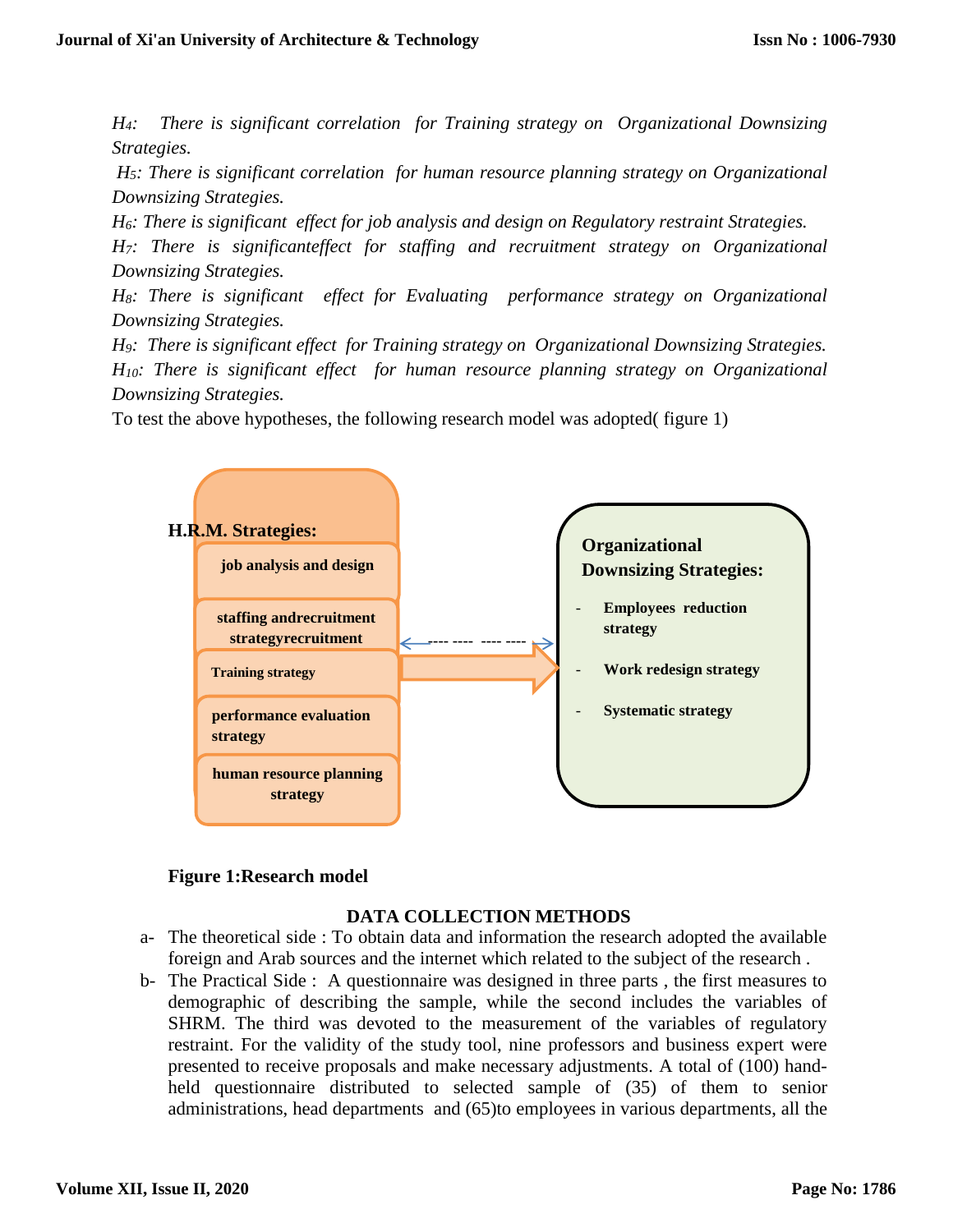questionnaire were retuned. On research variables using (Likert) measurement to answer the questionnaire.

c- Statistical Analysis :indicators were used to describe the characteristics of the research:

-Cronbach Alpha coefficient (Cronbach's Alpha): this procedure is used to measure the internal consistency of the study to verify the genuineness of performance.

- Suitable paragraph with the scale by scale item rest correlation.

d-Methods of descriptive statistics (Descriptive Statistics):number of statistical indicators is used to describe the characteristics of the study sample vocabulary:

- Frequency distribution of questionnaire statement and through which being recognized on the general direction of the sample for each variable separately.

-The Mean and which identify the average respondents answer on each paragraph.

e-Evidentiary statistical techniques and program Amos (Inferential Statistics):

use the following methods and tests are used to verify the study hypotheses and tested:

- Amos effect size charts.

- Path analysis Choose optimal model Critical Path ( CP).

-Analysis of correlation coefficients.

**Society and the Research Samples** : To achieve the goal of the research was selected one Iraqi industrial companies Wasit textile and leather to be a place for research and for being one of the most important industrial companies in southern Iraq and suffering from the problem of increasing personnel .Below table (1) illustrates the research sample description by, age, education, years of service and job site:

Table 1:The Distribution of the research area according to the age location, qualification and the length of service

| <b>Job Position</b> | Number                   | Person's Number | Ratio |
|---------------------|--------------------------|-----------------|-------|
|                     | Laboratory Manager       | $\overline{4}$  | %4    |
|                     | Head of Department       | 10              | %10   |
|                     | <b>Official Division</b> | 21              | %21   |
|                     | Employees in departments | 65              | %65   |
|                     | Total                    | 100             | %100  |
| The                 | Number                   | Person's Number |       |
| Age                 | $21 - 30$                | 25              | %25   |
|                     | $31 - 40$                | 34              | %34   |
|                     | $41 - 50$                | 41              | %41   |
|                     | Total                    | 35              | %100  |
| Qualification       | BA                       | 22              | %22   |
|                     | <b>Technical Diploma</b> | 50              | %50   |
|                     | High school              | 28              | %28   |
|                     | Total                    | 100             | %100  |
| Length of           | $5 - 15$                 | 15              | %15   |
| service             | $16-25$                  | 33              | %33   |
|                     | $26 - 35$                | 52              | %52   |
|                     | Total                    | 100             | %100  |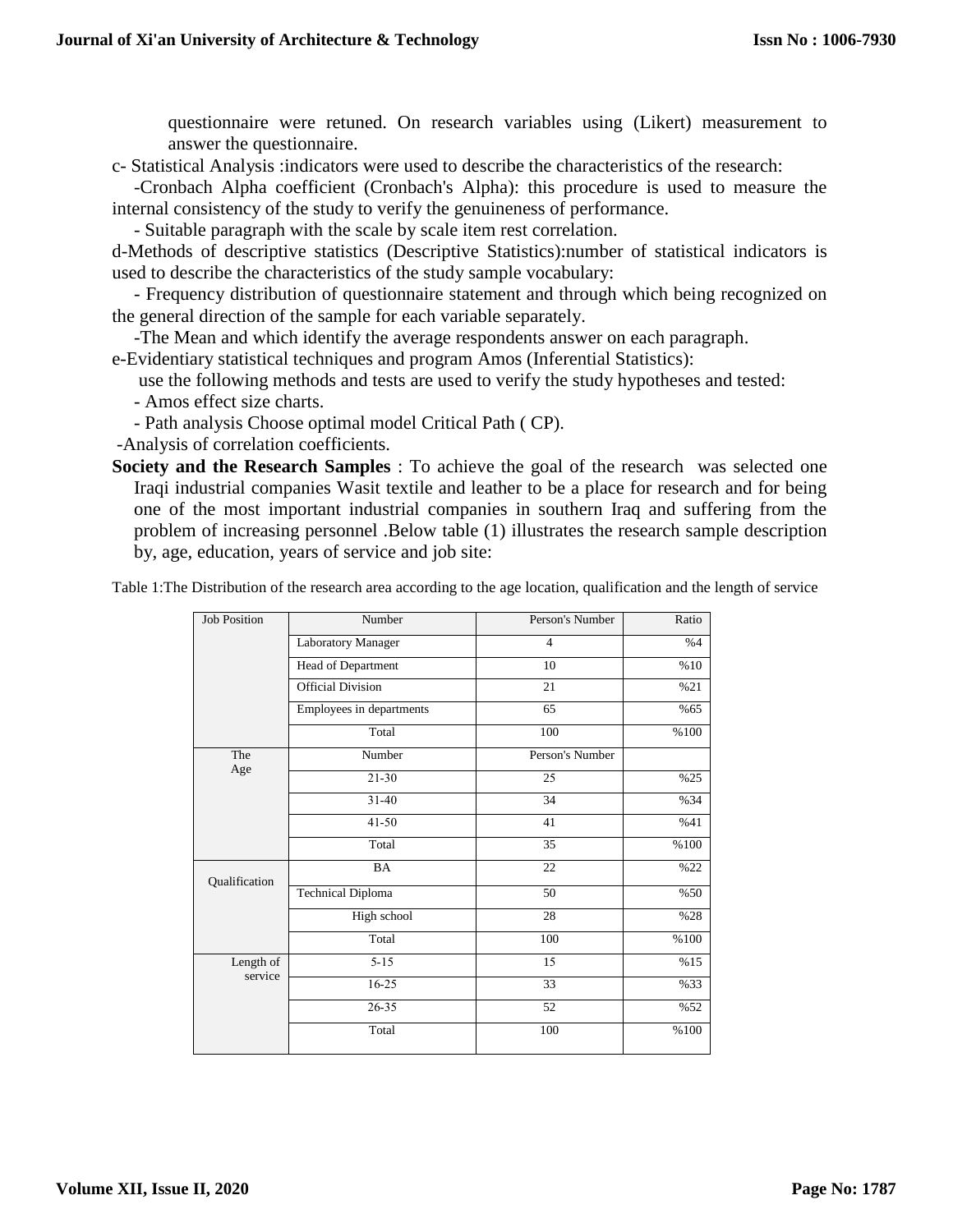## **RESEARCH METHODOLOGY**

**Reliability Test:** Test consistency and internal consistency of the scale used in the study: There are several ways to verify the consistency of the measuremain including Cronbach-Alpha to ensure internal consistency of metrics, have been using Cronbach Alpha coefficient (Cronbach-Alpha)has been used, which takes values between zero and one, if there is no data in the value of the operand is equal to zero, Conversely if there is full data reliability coefficient is equal to (1)that increase the coefficient Alpha Cronbach means greater credibility of data from reverse sample results on the study. The decline in the value of (0.60) evidence of reduced internal fortitude.(Cooper& ,Schindler, 2008, P10).

**-Test the sincerity scale (item test correlation):** A scalemeasures the interaction of answers within each paragraph of answers and interconnectedness of each paragraph with a measure as a whole and the higher the value of the scale,the greater the validity of the phrase.

| Table(2) The results Cronbach–Alphaand consistency of the paragraph with the scale/a: Human |  |
|---------------------------------------------------------------------------------------------|--|
| Resources Strategies).                                                                      |  |

| N.             | <b>Independent variables</b>                                                                                                                                                                      | Cronbach<br>Alpha | <b>Reliability</b><br>test |
|----------------|---------------------------------------------------------------------------------------------------------------------------------------------------------------------------------------------------|-------------------|----------------------------|
|                |                                                                                                                                                                                                   |                   |                            |
| $\mathbf{1}$   | - The management makes the job analysis according to changes in the internal and external<br>environment                                                                                          | 0.81              | 0.67                       |
| $\overline{2}$ | - The management analysis of internal and external environment for the<br>identification of human resources in terms of number and quality, compared<br>with the company's strategic requirements | 0.82              | 0.42                       |
| $\overline{3}$ | -The management iscareful on job design to match the company's competitive<br>strategy.                                                                                                           | 0.81              | 0.66                       |
| $\overline{4}$ | The management is depends on the performance evaluation results as a basis<br>for modifying the strategic plans for the management of financial resources. -                                      | 0.80              | 0.71                       |
| $\overline{5}$ | - The Management is careful to assign human resources capable of achieving<br>strategic company goals.                                                                                            | 0.82              | 0.53                       |
| 6              | - The management is keep to set the staffing requirements according to<br>company strategy. .                                                                                                     | 0.83              | 0.38                       |
| $\overline{7}$ | - The Management is careful t to identify jobs in light of the process of job<br>analysis and human resources planning                                                                            | 0.83              | 0.33                       |
| 8              | - Careful management to identify clear criteria to evaluate and improve the<br>training strategy                                                                                                  | 0.82              | 0.42                       |
| $\overline{9}$ | - The management is reviewing the strategic plan when changes in the internal<br>and external environment.                                                                                        | 0.82              | 0.42                       |
| 10             | - The management towards training and development strategy to achieve the                                                                                                                         | 0.83              | 0.33                       |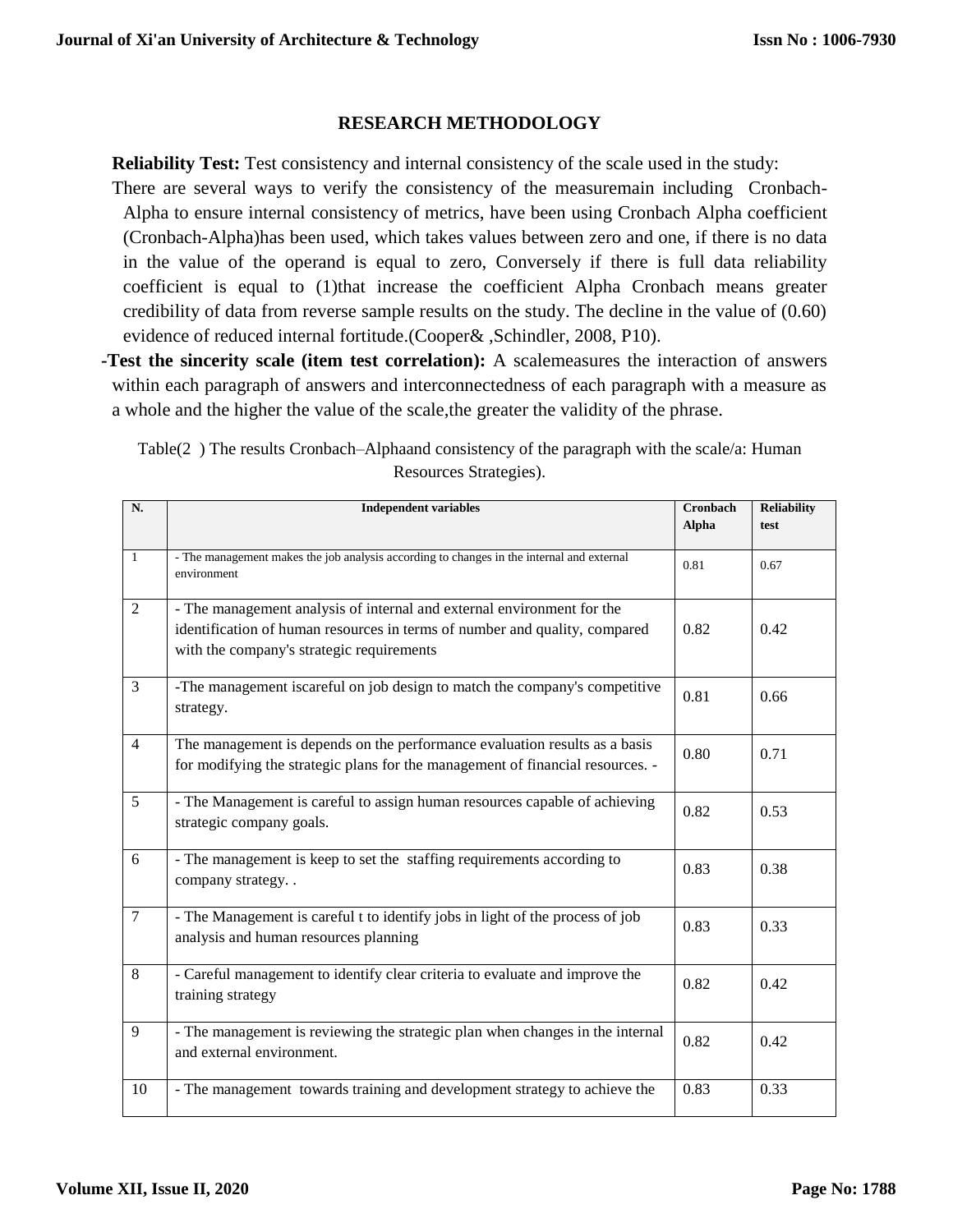|    | company mission.                                                                                                                         |      |      |
|----|------------------------------------------------------------------------------------------------------------------------------------------|------|------|
| 11 | -The management is careful management to assess the actual performance<br>against the benchmark of expected performance                  | 0.82 | 0.49 |
| 12 | -The management plans to deal with the projected gap between existing skills<br>of future needs                                          | 0.83 | 0.34 |
| 13 | The management develops plans that correspond to the needs of human<br>resources in accordance with future posts.                        | 0.82 | 0.48 |
| 14 | - Human resources Management needs analysis of the number and type in<br>light of current awareness and future direction of the company. | 0.83 | 0.39 |
|    | General standard                                                                                                                         | 0.83 | 0.26 |

The above table shows that the values of CronbachAlpha all phrases are greater than 60% these values means a high degree of internal consistency of terms whether for each term individually or all words variable, where the value of cronbach alpha of 0.83 variable. It is steadily rising and then arguably we rely on answers that variable in achieving the objectives of the study and analyze the results. We also note the value of thecorrelation of the expressions with the positive value of the value of (0.26) positive response and positive consistency in selection and analysis of vocabulary.

Table (3)Theresults Cronbach-Alpha and consistency of the paragraph with the scale/b: Organizational Downsizing Strategies

| N. | Supported Variable                                                                                                                                                                      | Cronbach | Reliability |
|----|-----------------------------------------------------------------------------------------------------------------------------------------------------------------------------------------|----------|-------------|
|    |                                                                                                                                                                                         | Alpha    | test        |
| 15 | - Management uses natural decline when conditions require a reduction of human resources.                                                                                               | 0.844    | 0.399       |
| 16 | - The employees understand working reassign units and other departments when needed                                                                                                     | 0.820    | 0.658       |
| 17 | -The employees wished to diverse skills through redeployment and other departments.                                                                                                     | 0.828    | 0.569       |
| 18 | - Theemployees wished to diverse skills through redeployment and other departments.                                                                                                     | 0.826    | 0.599       |
| 19 | -The employees wished to diverse skills through redeployment and other departments.                                                                                                     | 0.845    | 0.372       |
| 20 | -The employees Doesn't mind when personnel assigned to work more than one job in order to move<br>the full performance capabilities of the unused hand and achieve the company's goals. | 0.845    | 0.368       |
| 21 | - The employees understand the company closed one of its branches or production lines for<br>compensation paid by the company to employees who are excluded                             | 0.818    | 0.669       |
| 22 | - The employees helped management implementing philosophy of continuous improvement on<br>different elements in the Organization                                                        | 0.826    | 0.602       |
| 23 | - The management care to improve operations and the reference check with companies carrying out<br>the same activity.                                                                   | 0.816    | 0.715       |
| 24 | - The management is interested in studying the different levels of personnel proposals before                                                                                           | 0.836    | 0.489       |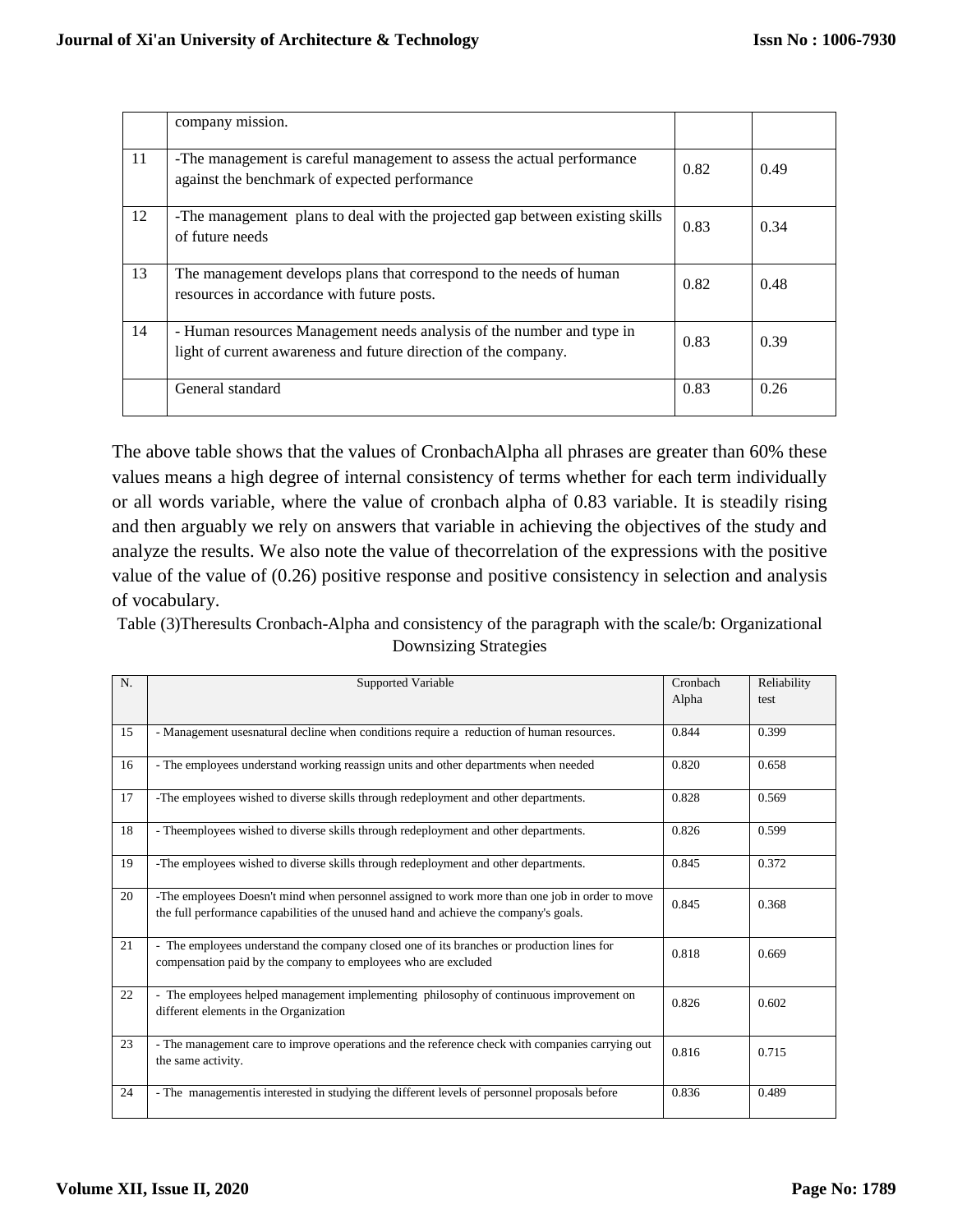| making decisions on organizational career. |      |                |
|--------------------------------------------|------|----------------|
| General standard                           | 0.84 | $\sim$<br>U.J. |

The above table shows that the values of Cronbach– Alpha:(0.84) for variables. It is high stability and then arguably we rely on answers that variable in achieving the objectives of the study and analyze the results. We also note with words thepositive value which reached (0.35). The positive answers and interaction consistency in selection and analysis of vocabulary.

## *Data Analysis :*

First: Human Resources Strategies: Table(4 )Frequency distribution of respondents to paragraphs Human Resource M.strategies.

| $\overline{\phantom{a}}$<br>N.<br>Variable $\mathbf X$ |                          | Don 'agree at all        | Don't agree     |       | л.<br>Agee to some<br>extent | $\sim$ 1 | Agree           |      | Agree<br>completely      |                | Total      |      |
|--------------------------------------------------------|--------------------------|--------------------------|-----------------|-------|------------------------------|----------|-----------------|------|--------------------------|----------------|------------|------|
|                                                        | N.                       | $\%$                     | ${\bf N}.$      | $\%$  | ${\bf N}.$                   | $\%$     | ${\bf N}.$      | $\%$ | ${\bf N}.$               | $\%$           | ${\bf N}.$ | $\%$ |
| $\mathbf{1}$                                           | 6                        | 6%                       | $\overline{4}$  | 4%    | 11                           | 11%      | 77              | 77%  | $\overline{2}$           | 2%             | 100        | 100% |
| $\overline{2}$                                         | $\mathbf{1}$             | 1%                       | 9               | 9%    | 13                           | 13%      | 77              | 77%  | $\overline{\phantom{a}}$ | $\mathbb{Z}^2$ | 100        | 100% |
| $\overline{3}$                                         | $\overline{\phantom{a}}$ | $\overline{\phantom{a}}$ | 5               | 5%    | 21                           | 21%      | 73              | 73%  | $\mathbf{1}$             | 1%             | 100        | 100% |
| $\overline{4}$                                         | $\mathbf{1}$             | 1%                       | $\overline{9}$  | 9%    | 16                           | 16%      | 67              | 67%  | $\overline{7}$           | 7%             | 100        | 100% |
| $\overline{5}$                                         | $\overline{2}$           | 2%                       | $\overline{5}$  | 5%    | 47                           | 47%      | 42              | 42%  | $\overline{4}$           | $4\%$          | 100        | 100% |
| 6                                                      | 8                        | 8%                       | $\overline{8}$  | 8%    | 69                           | 69%      | 21              | 21%  | $\overline{2}$           | 2%             | 100        | 100% |
| $\overline{7}$                                         | $\mathbf{1}$             | 1%                       | $\overline{6}$  | 6%    | 58                           | 58%      | $\overline{30}$ | 30%  | 5                        | 5%             | 100        | 100% |
| $\overline{8}$                                         | $\overline{\phantom{a}}$ | $\sim$                   | $6\,$           | 6%    | 38                           | 38%      | 46              | 46%  | 10                       | 10%            | 100        | 100% |
| $\overline{9}$                                         | $\overline{2}$           | 2%                       | $\overline{8}$  | 8%    | 24                           | 24%      | 63              | 63%  | $\overline{3}$           | 3%             | $100\,$    | 100% |
| 10                                                     | Щ.                       | $\overline{\phantom{a}}$ | $\overline{10}$ | 10%   | 20                           | 20%      | 64              | 64%  | $\overline{6}$           | 6%             | 100        | 100% |
| 11                                                     | $\qquad \qquad -$        | $\overline{a}$           | $\overline{4}$  | 4%    | 27                           | 27%      | 60              | 60%  | 9                        | 9%             | 100        | 100% |
| $\overline{12}$                                        | $\mathbf{1}$             | 1%                       | $\overline{3}$  | 3%    | 28                           | 28%      | 65              | 65%  | $\overline{3}$           | 3%             | 100        | 100% |
| 13                                                     | $\mathbb{L}^2$           | $\overline{\phantom{a}}$ | $1\,$           | $1\%$ | 32                           | 32%      | 65              | 65%  | $\overline{2}$           | $2\%$          | $100\,$    | 100% |
| 14                                                     | $\mathbf{1}$             | 1%                       | 5               | 5%    | 41                           | 41%      | 51              | 51%  | $\overline{2}$           | 2%             | 100        | 100% |

The table also shows the order of variable for both Human Resources Strategies as soon as by a member of the research sample.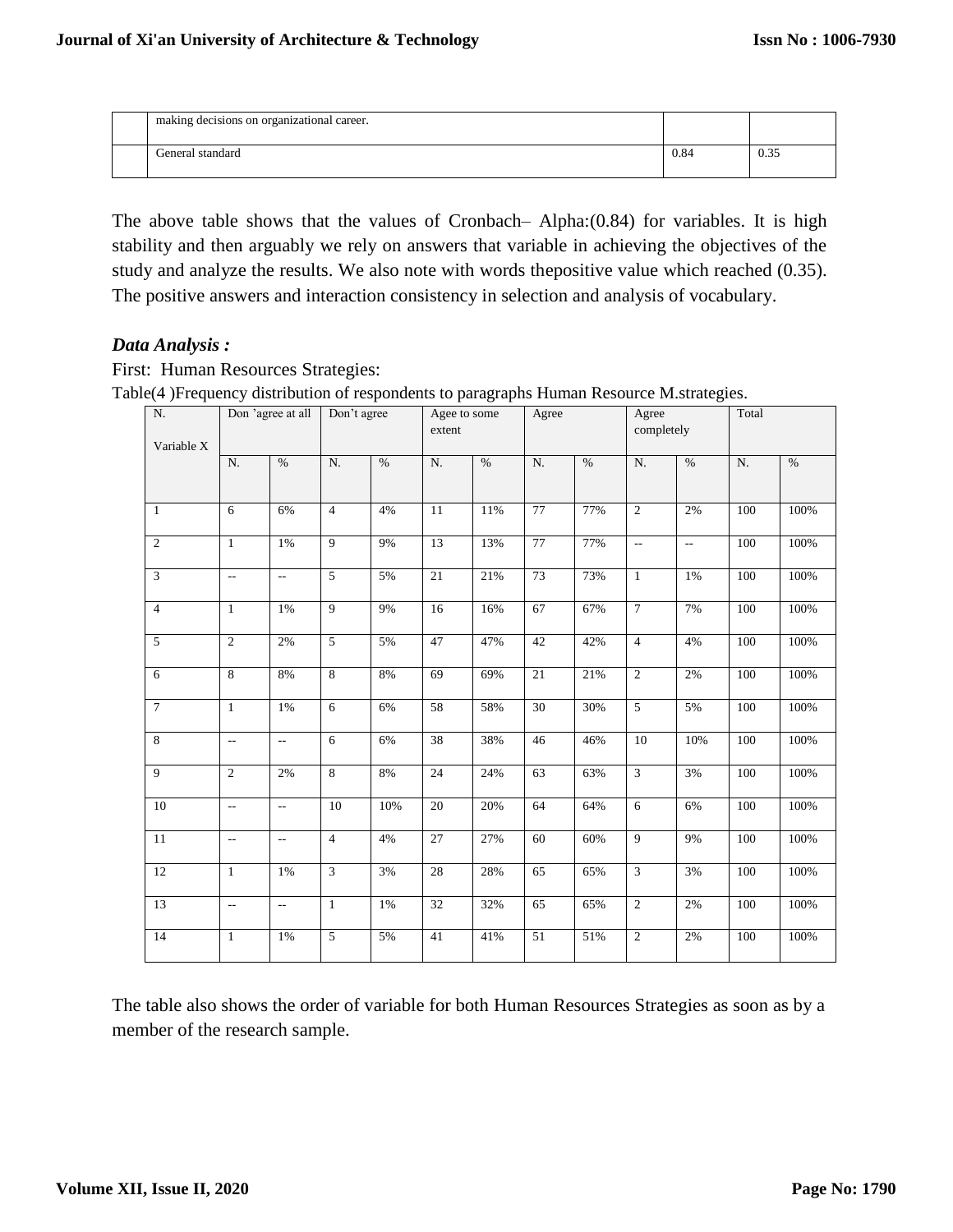| $\overline{ }$<br>N. |                | Don 'agree at all        |                | л.<br>Don't agree |                 | Agee to some | $\mathbf{r}$<br>Agree | ັ້   | ັ<br>Agree     |       | Total      | ັ    |
|----------------------|----------------|--------------------------|----------------|-------------------|-----------------|--------------|-----------------------|------|----------------|-------|------------|------|
| Variable Y           |                |                          |                |                   | extent          |              |                       |      | completely     |       |            |      |
|                      | N.             | $\%$                     | N.             | $\%$              | N.              | $\%$         | ${\bf N}.$            | $\%$ | N.             | $\%$  | ${\bf N}.$ | $\%$ |
| 15                   | $\overline{a}$ | $\overline{\phantom{a}}$ | $\overline{8}$ | 8%                | 46              | 46%          | 44                    | 44%  | $\overline{2}$ | 2%    | 100        | 100% |
| 16                   | $\overline{a}$ | $\overline{a}$           | $\overline{7}$ | 7%                | $\overline{25}$ | 25%          | 64                    | 64%  | $\overline{4}$ | 4%    | 100        | 100% |
| 17                   | $\overline{2}$ | 2%                       | 6              | 6%                | 21              | $21\%$       | 69                    | 69%  | $\overline{2}$ | 2%    | 100        | 100% |
| 18                   | $\overline{a}$ | $\overline{a}$           | 6              | 6%                | 39              | 39%          | 53                    | 53%  | $\mathfrak{2}$ | $2\%$ | 100        | 100% |
| 19                   | $-$            | $\overline{\phantom{a}}$ | $\overline{4}$ | 4%                | 60              | 60%          | 32                    | 32%  | $\overline{4}$ | 4%    | 100        | 100% |
| $20\,$               | $\overline{a}$ | $\overline{\phantom{a}}$ | 6              | 6%                | 61              | 61%          | 31                    | 31%  | $\overline{2}$ | $2\%$ | 100        | 100% |
| 21                   | $-$            | $- -$                    | $\overline{7}$ | 7%                | 24              | 24%          | 60                    | 60%  | 9              | 9%    | 100        | 100% |
| 22                   |                | $\overline{\phantom{a}}$ | $\overline{4}$ | 4%                | 28              | 28%          | 64                    | 64%  | $\overline{4}$ | 4%    | 100        | 100% |
| 23                   | $\overline{a}$ | $\overline{\phantom{a}}$ | 5              | 5%                | 19              | 19%          | $72\,$                | 72%  | $\overline{4}$ | 4%    | 100        | 100% |
| 24                   | $\mathfrak{2}$ | 2%                       | 2              | 2%                | 35              | 35%          | 57                    | 57%  | $\overline{4}$ | 4%    | 100        | 100% |

## second: Organizational Downsizing Strategies **:**

Table ( 5)Frequency distribution of respondents response to paragraphs: Organizational Downsizing.

The table also shows the order of variable for both Organizational Downsizing as soon as by a member of the research sample.

# **Hypothesis testing: correlation analysis:**

It means examining the relationship between two variables, and its primary goal is to determine the relationship between variables, formzero degree (no Correlation) to link (Perfect Correlation).As defined(Rodgers, J. L. and Nice wander, W. A. (1988) P 59–66):

( R=1 Extreme Fully,)( 0<R<1 Extreme)( R=0 No relationship), ( -1>R>0 Reverse), (R=-1 Perfect reverse).

The subsidiary hypothesis testing for the purpose of verifying hypotheses first major premise subsidiary correlation data were calculated (Pearson) learn and determine the strength of the relationship between variables.

|                | Twore point will generate the correlation occurrent research variables |             |       |                   |
|----------------|------------------------------------------------------------------------|-------------|-------|-------------------|
| N.             | Text of Hypothesis                                                     | Correlation | Level | Interpretation of |
|                |                                                                        | Coefficient | Moral | relationship      |
|                |                                                                        |             |       |                   |
|                |                                                                        |             |       |                   |
| $H_1$          | There is significant correlation for job analysis and design on        | 0.28        | 0.04  | Extreme positive  |
|                | Organizational Downsizing Strategies.                                  |             |       | relationship      |
|                |                                                                        |             |       |                   |
| H <sub>2</sub> | There is significant correlation for staffing and recruitment          | 0.46        | 0.001 | Extreme positive  |
|                | strategy on Organizational Downsizing Strategies.                      |             |       | relationship      |
|                |                                                                        |             |       |                   |

Table(7)Showing the strength of correlation between research variables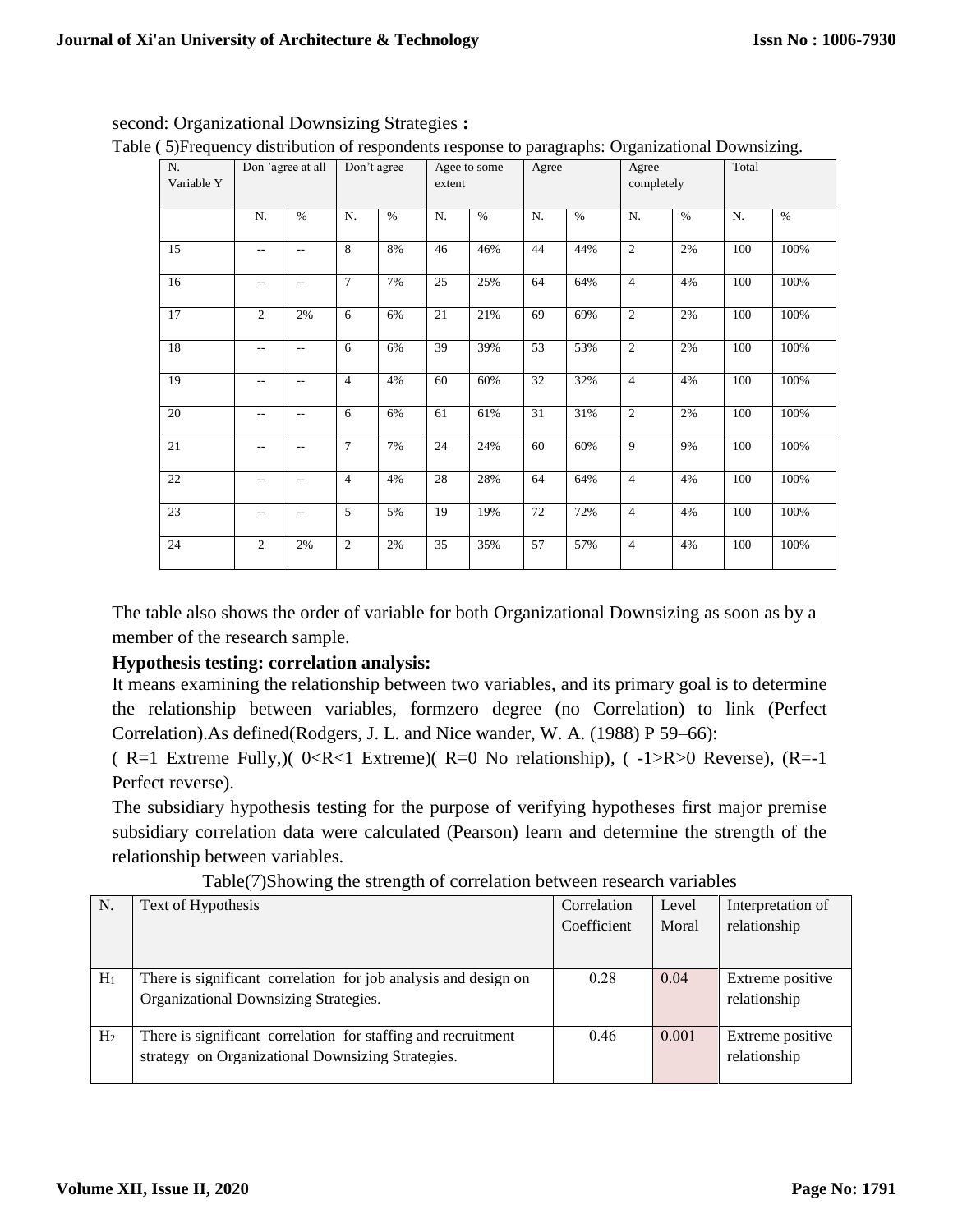| $H_3$          | There is significant correlation for Evaluating performance  | 0.16     | 0.01 | Extreme positive |
|----------------|--------------------------------------------------------------|----------|------|------------------|
|                | strategy on Organizational Downsizing Strategies.            |          |      | relationship     |
|                |                                                              |          |      |                  |
| $H_4$          | There is significant correlation for Training strategy on    | $0.05 -$ | 0.5  | Negative inverse |
|                | Organizational Downsizing Strategies.                        |          |      | relationship     |
|                |                                                              |          |      |                  |
| H <sub>5</sub> | There is significant correlation for human resource planning | 0.23     | 0.03 | Positive Moral   |
|                | strategy on Organizational Downsizing Strategies.            |          |      | relationship     |
|                |                                                              |          |      |                  |

Through the above indicators evidenced the existence of positive relationships between moral significance "strategies and organizational strategies (job analysis and design ,staffing and recruitment , Training strategyhuman resource planning,) where it's a direct correlation is positive except the relationship between evaluation performance andOrganizational Downsizing Strategies inverse relationship.

## *The Subsidiary Hypothesis Testing***:**

For the purpose of verifying hypotheses major premise subsidiary effect size was calculated by analyzing the critical path ( CP) track and draw an outline.

Table(8)Showing the magnitude of the effect between the research variables by analyzing the path CP.

| N.             | Text of the hypothesis                                                                                        | Estimate | S.E   | <b>SIG</b> | Interpretation<br>of Hypothesis |
|----------------|---------------------------------------------------------------------------------------------------------------|----------|-------|------------|---------------------------------|
| $H_6$          | There is significant effect for job analysis and design on<br>Organizational Downsizing Strategies.           | 0.117    | 0.067 | 0.04       | significant<br>positiveeffect   |
| H <sub>7</sub> | There is significant effect for staffing and recruitment<br>strategy on Organizational Downsizing Strategies. | 0.414    | 0.076 | 0.01       | significant<br>positiveeffect   |
| $H_8$          | There is significant effect for Evaluating performance<br>strategy on Organizational Downsizing Strategies.   | 0.103    | 0.075 | 0.017      | significant<br>positiveeffect   |
| H <sub>9</sub> | There is significant effect for Training strategy on<br>Organizational Downsizing Strategies.                 | $-0.282$ | 0.083 | ***        | Significant<br>negative effect  |
| $H_{10}$       | There is significant effect for human resource planning<br>strategy on Organizational Downsizing Strategies.  | 0.001    | 0.107 | 0.03       | significant<br>positiveeffect   |

Through the above indicators evidenced the existence of positive significance effect between "strategies and organizational strategies (job analysisand design ,staffing and recruitment,Evaluating performance strategy,human resource planning). While the effect of training strategy has had negative effect ,indicating that this strategy has not affected Organizational DownsizingWe can see through figure (2) the analysis of the path and tend of impact H.R.M.S.variables on Regulatory Restraint Strategies : (SSPS- AMOS Analysis)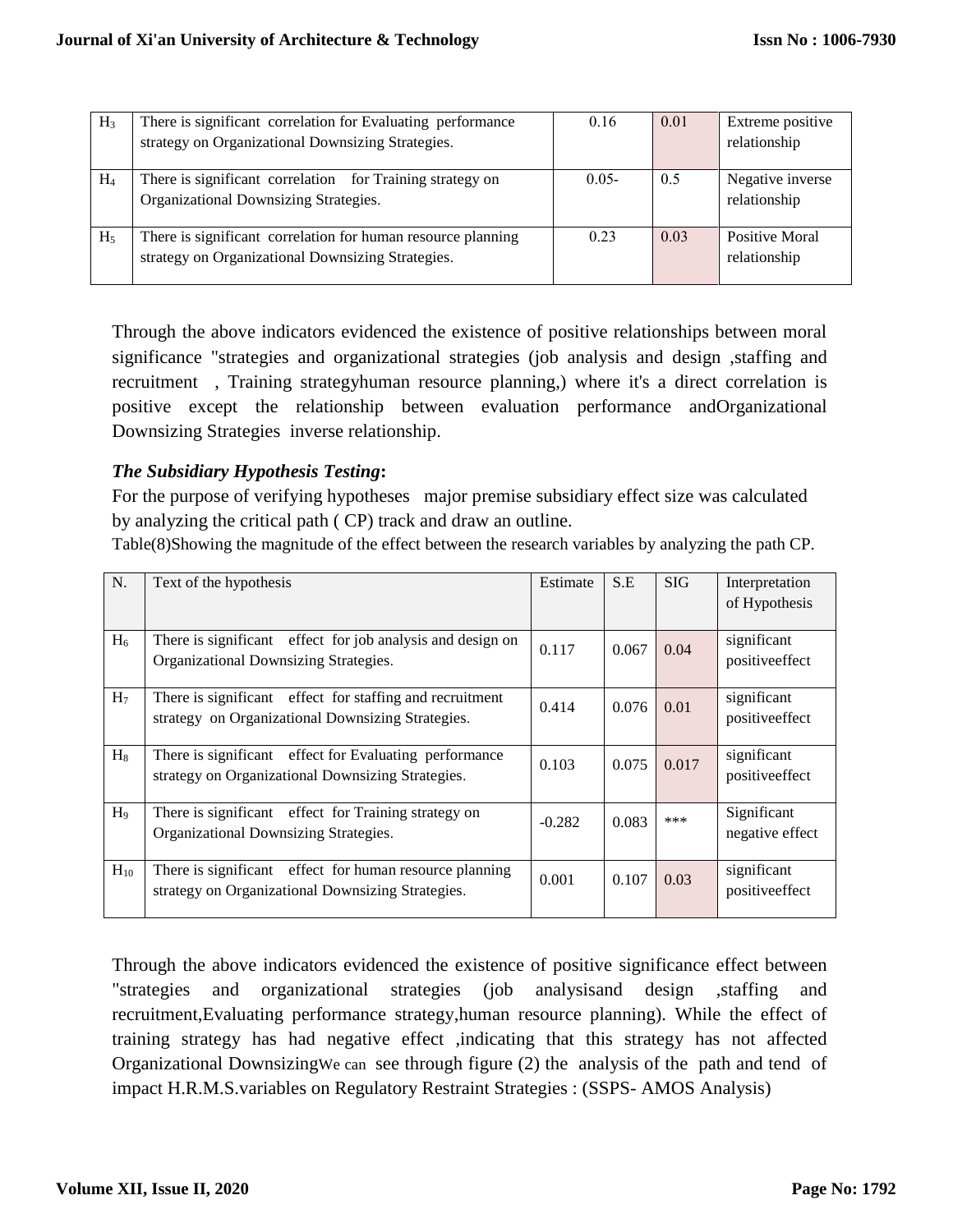

## **Figure2:Validation test of research hypotheses.**

The results of the hypotheses which indicate that there is significant positive effect of HRMS in R.R. we used AMOS analysis test tables (7,8). This tables the significant connotation which illustrates analysis of the path correlation and effect relationship between the independent variables(x) and to dependent variable (y) as Figure  $(2)$ .

## **DISCUSSION AND CONCLUSTIONS**

The research Shows an enlarge staffs of the General company for textile industries and leather in Wasit and there are redundant staffs. The company management did not realize the importance of early retirement and didn't realize the importance of the transition from the professions or other sites. Achieve human resource reduction strategy of fast payouts to tackle inflation in the cadres of the company, this strategy has advanced to other strategies. Didn't care about company cost leadership strategies as showing it downgrades policy promotion and advertising and product excellence policy. The company efficiency as its shifts down when applying the organizational downsizing strategies nowadays, if it turns out that the company's financial performance wanes by applying these strategies. To enhance pricing policy and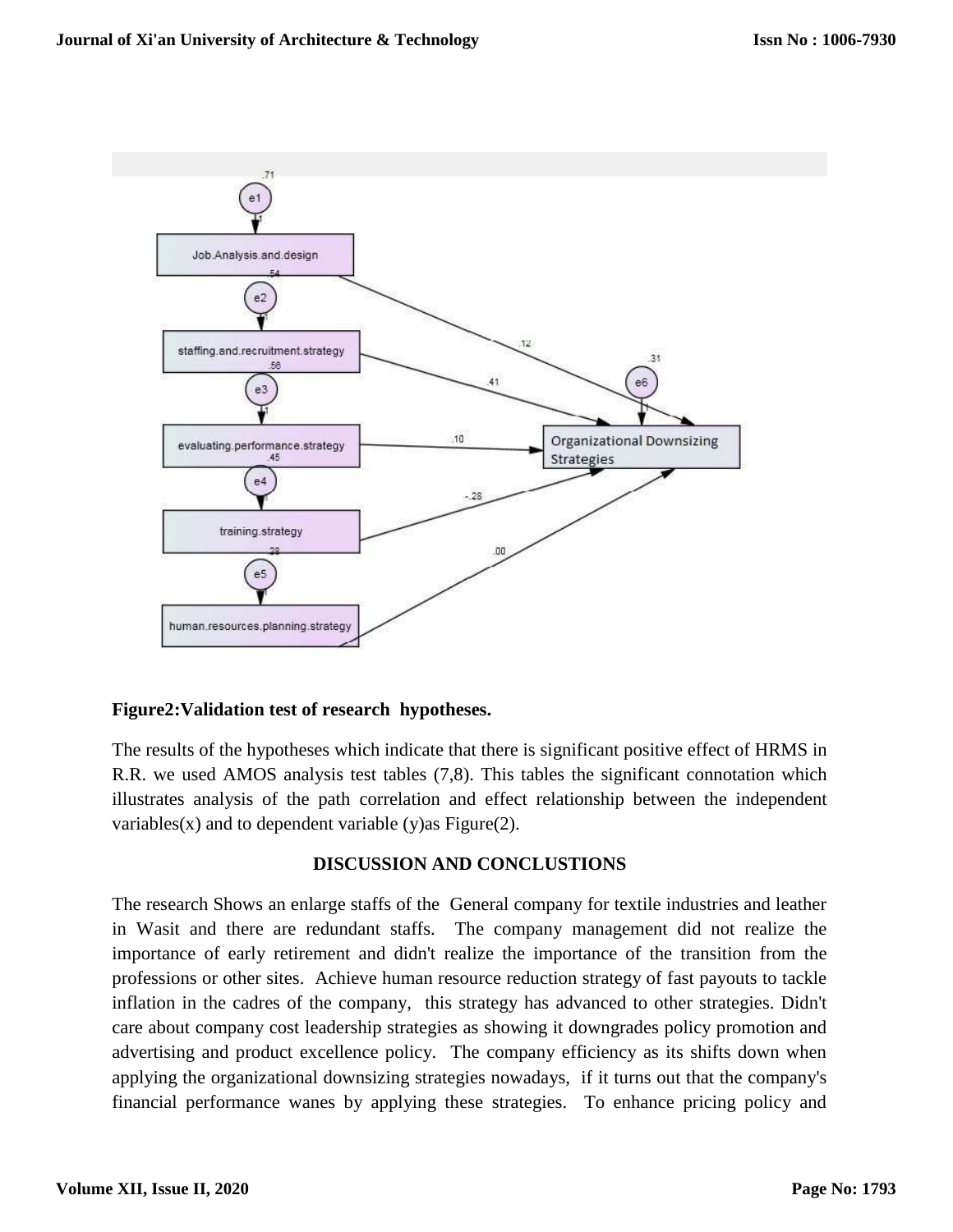development and distribution policy through applying these strategies. Human resources strategies yielded positive relationships strategies with moral significance with organizational downsizing strategies . Human resources strategies have achieved positive effect relationship with moral significance organizational downsizing strategy .Performance appraisal strategy showed correlation and inverse negative effect with organizational downsizing strategies, indicating that the management company didn't care about performance appraisal could reduce the need for Organizational Downsizing.

Attention to human resource as one of the main pillars in leading the company toward the distinction and success. Further expansion of interest in strategies for human resources and give it a strategic dimension. Activation of the company organizational downsizing as its works in the short, medium and long term. The importance of evaluating the performance and its continuous impact on the process of organizational downsizing. The need for coordination with external parties to ensure alternative employment opportunities for the staffs that the company tries to get rid of them being moral responsibility about those who provide services for many years. Redistribution of the cadres in light of company environmental updates and tech developments.

Need for reengineering processes and functions to suit the actual need of human resources and get rid of the lines that do not add value and do not pay the financial performance of the company for the better. The design of advertising and advertising campaigns to promote their products, especially in light of intense competition and lack of protection for the Iraqi product to market.

## **RECOMMENDATION**

Building of discussion of finding and conclusions , the researcher recommend the company:

- Human Resources Management must have a strategic vision that is capable of meeting challenges and selecting competent and capable human resources.
- On the management of service organizations or profitability, understanding the basic factors of organizational downsizing to eliminate the inflation of human resources.

# **REFERENCES**

- Ahmed.A.,(2018),The Impact of Human Resources Management Strategies on Development organizational Innovation, *Al- Jazera Journal* ,Vol1,Januwary ,125-161.
- Al Adresi,A., &Darun, M.,(2017), Determining Relationship between strategic Human Resources Management Practices and Organizational Commitment, *International Journal of Engineering Business Management*, Vol 9 ,1-9.
- Al-Hety, K., (2003).*Human Resources Management* ,Dar Wael for publishing ,Jordn, Aman.P121.
- Asaedy, M., ( 2017), *Thinking of Human Resources Strategy*, Dar Safa for Publishing First Education, Jordon, Aman,49-189.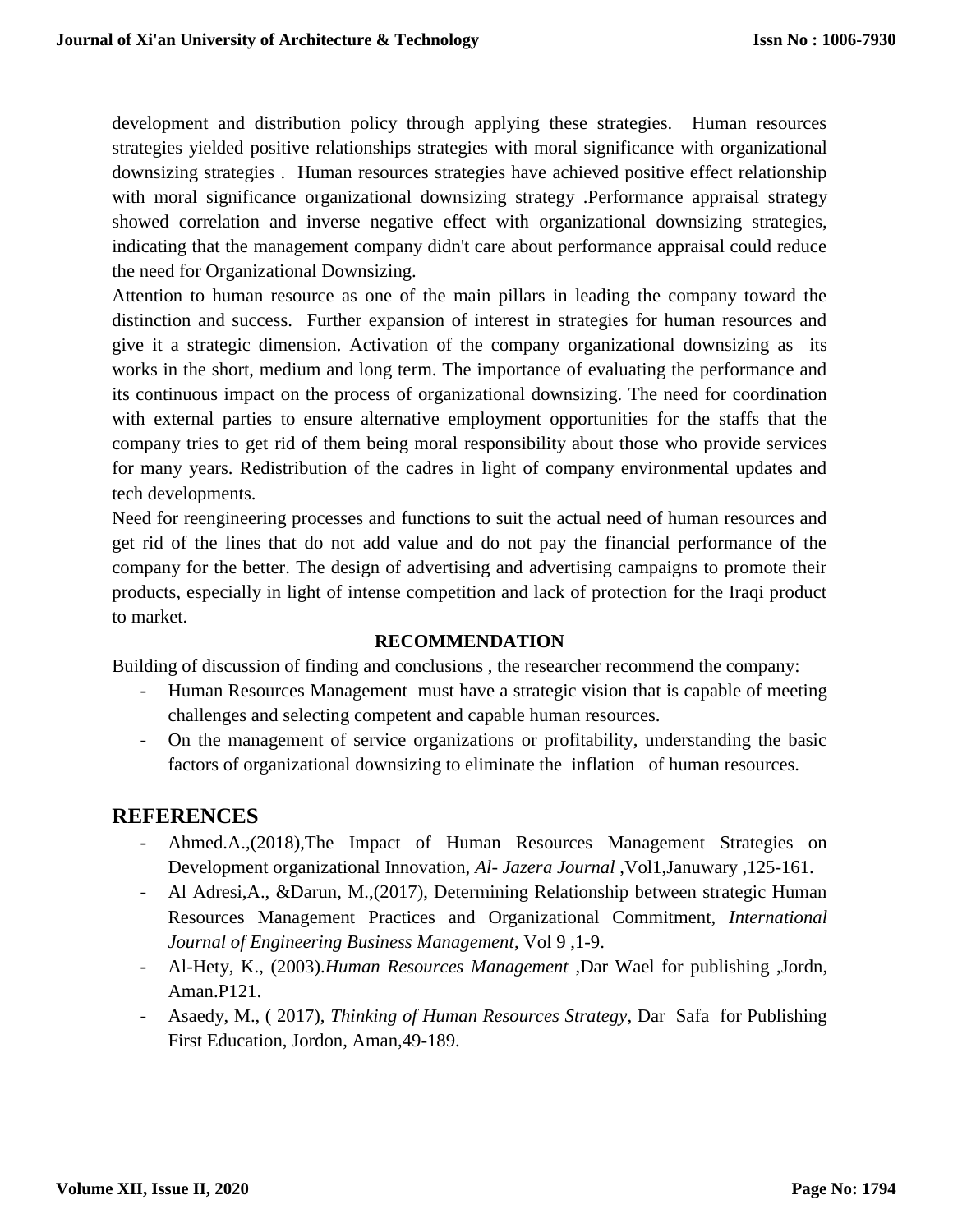- Armstrong,M.,(2009),*Human Resource Management:*Theory andPractic,10<sup>th</sup>,ed,Personal Management, Hand books, Cambridge University Paress,P115.
- Braton& Gold J. (2003), *Human Resources Management*, Theory and Practice,3th ed Great Britain , Bath press m Bath.P434.
- Chen,& Wang ,(2012),Exploring Organizational Downsizing of Taiwanese Armed Forces Upon Psychological Impacts of their Retained Personal , *Journal of Business 6 Research –Turk ,4/1,5-23.*
- Cooper, D., &Schindler, P. (2008). *Business Research Method*/10Th ed. McGraw Hill).
- Cummings T.G.&, (2001),*Worley Essentials of Psychological Testing NY*, Harper & Rows,P296.
- Decenzo,D.&Robbin S.,( 1999), *Human Resource Management* ,Houghton Mifflin Company ,USA.p3.
- Evans G., Gunz, H.&Jalland R.,(2005) , *Downsizing and the Trans Formation of Organization Career System Management ,* Vol. (2),No.(3).P132.
- Findley , Henry, (2004), Strategy Human Resource *Management*[WWW.business](http://www.business/) story , eduLDownloodLPublicationsLSIRHRC2003LSIRHIRcLSHRM.
- Gandolf , Franco, (2005) , How do Organization Impalement Downsizing ?-An Australian and New Zeal and study Contemporary Management Research, Vol.(1), N0.(1).P58.
- Gomez ,M., Luis R., Balkin, David B. and Carly, Rebert L,(2005),*Management* ,2nded, Published by McGraw –Hall Irwin Enc.
- Harrs, M.,(2002) ,*Human Resources Management* : A practical Approach,2th ed, Harcourt College Publisher ,USA.P340.
- Koon,VY.,(2015),The Impact of Strategic Human Resource Management on Employee Outcomes in Private and Public limited Companies in Malaysia, First published September 20,*Journal of Human Values* ,https://doi.org10.
- Inyang , J., (2010),*Strategic Human Resources Management* : A Paradigm shift for achieving Sustained Competitive Advantage in organization ,International Bulletin of Business Administrations.P26.
- Renata ,P.,(2016),The Relationship Between Human Resources Management and Organizational Performance , *BBR-Brazlian Business Review*,juneV13,n3,90-110.
- Rodgers, J. ,&Nicewander, A. (1988). "Thirteen ways to look at the correlation coefficient". The American Statistician. 42: 59–66. doi:10.2307/2685263.
- Tomas, C.,(2004) , *The Challenges of Cutback Management*, Public Policy & Practice , No.(5).
- Wilkinson, A., (2004), Downsizing Right Sizing or Dumb Sizing? Quality and Human Resources, in the Management ofSustainability, *TQM Journal*, (5) October.P7.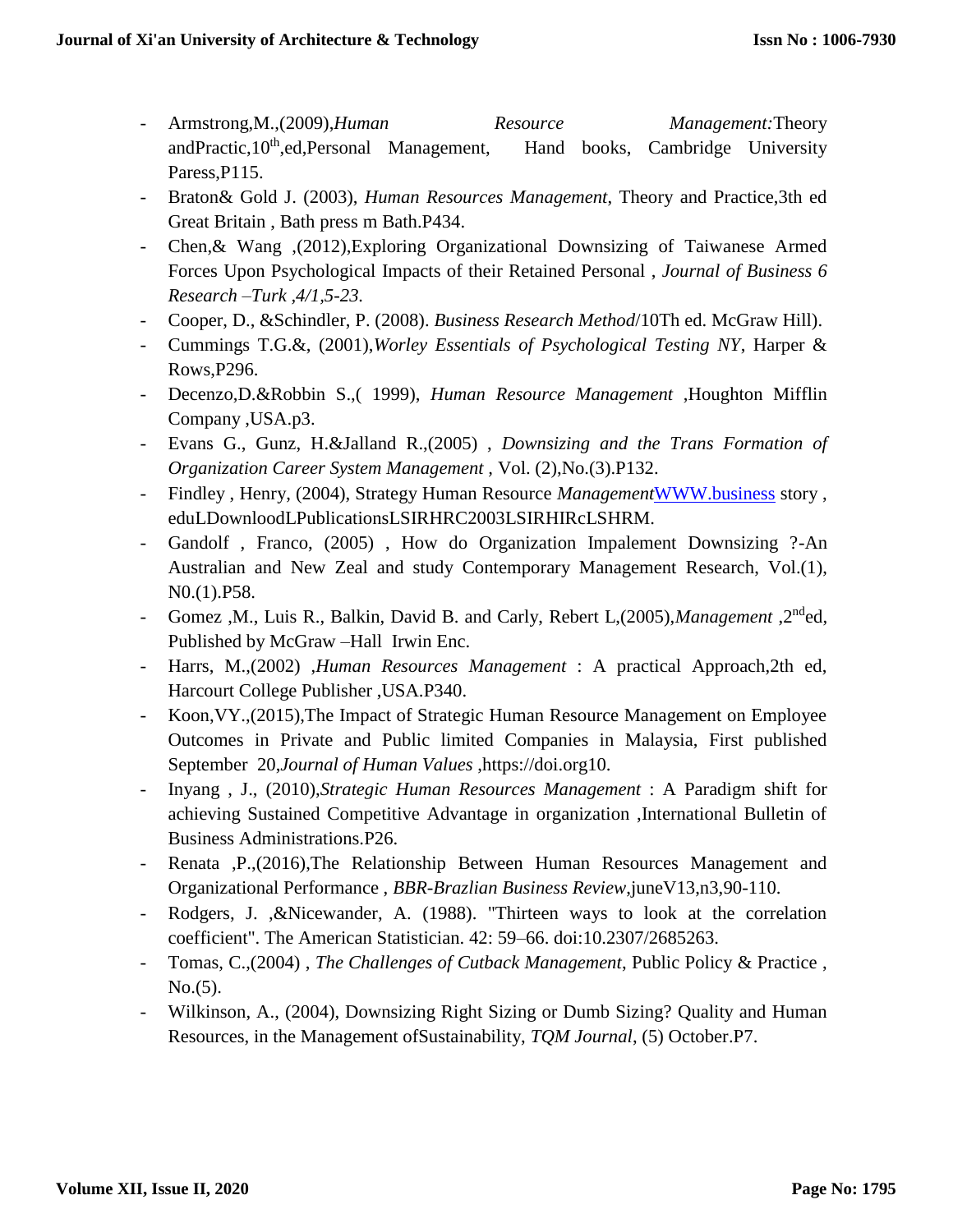# **(Appendix 1)**

# **The Questionnaire**

**General Data: Age : Qualification: Function:**

# **1-Human Resources Management Strategies:**

#### **A- Job Analysis and Design Strategy:**

|                                                            | <b>Response</b> |       |        |                 |            |
|------------------------------------------------------------|-----------------|-------|--------|-----------------|------------|
| <b>No</b><br><b>Questionsis updating</b>                   | very            | agree | Agree  | <b>Disagree</b> | <b>Not</b> |
|                                                            | agree           |       | to     |                 | agree      |
|                                                            |                 |       | some   |                 |            |
|                                                            |                 |       | extent |                 |            |
| 1- The management the job analysis according to changes in |                 |       |        |                 |            |
| the internal and external environment                      |                 |       |        |                 |            |
| 2- The management analysis of internal and external        |                 |       |        |                 |            |
| environment for the identification of human resources in   |                 |       |        |                 |            |
| terms of number and quality, compared with the company's   |                 |       |        |                 |            |
| strategic requirements                                     |                 |       |        |                 |            |
| 3-The management Careful on job design to match the        |                 |       |        |                 |            |
| company's competitive strategy.                            |                 |       |        |                 |            |
| 4The management is dependent on the performance            |                 |       |        |                 |            |
| evaluation results as a basis for amending the strategic   |                 |       |        |                 |            |
| plans for the management of financial resources. -         |                 |       |        |                 |            |

 **B: Staffing and Recruitment Strategy:**

|                                                          | Response    |       |        |          |            |
|----------------------------------------------------------|-------------|-------|--------|----------|------------|
| No:<br><b>Questions</b>                                  | <b>Very</b> | agree | Agree  | disagree | <b>Not</b> |
|                                                          | agree       |       | to     |          | Agree      |
|                                                          |             |       | some   |          |            |
|                                                          |             |       | extent |          |            |
| 5- The Management Careful to assign human resources      |             |       |        |          |            |
| capable of achieving strategic company goals.            |             |       |        |          |            |
| 6- The management Define t staffing requirements         |             |       |        |          |            |
| according to company strategy. .                         |             |       |        |          |            |
| 7- The Management Careful t to identify jobs in light of |             |       |        |          |            |
| the process of job analysis and human resources planning |             |       |        |          |            |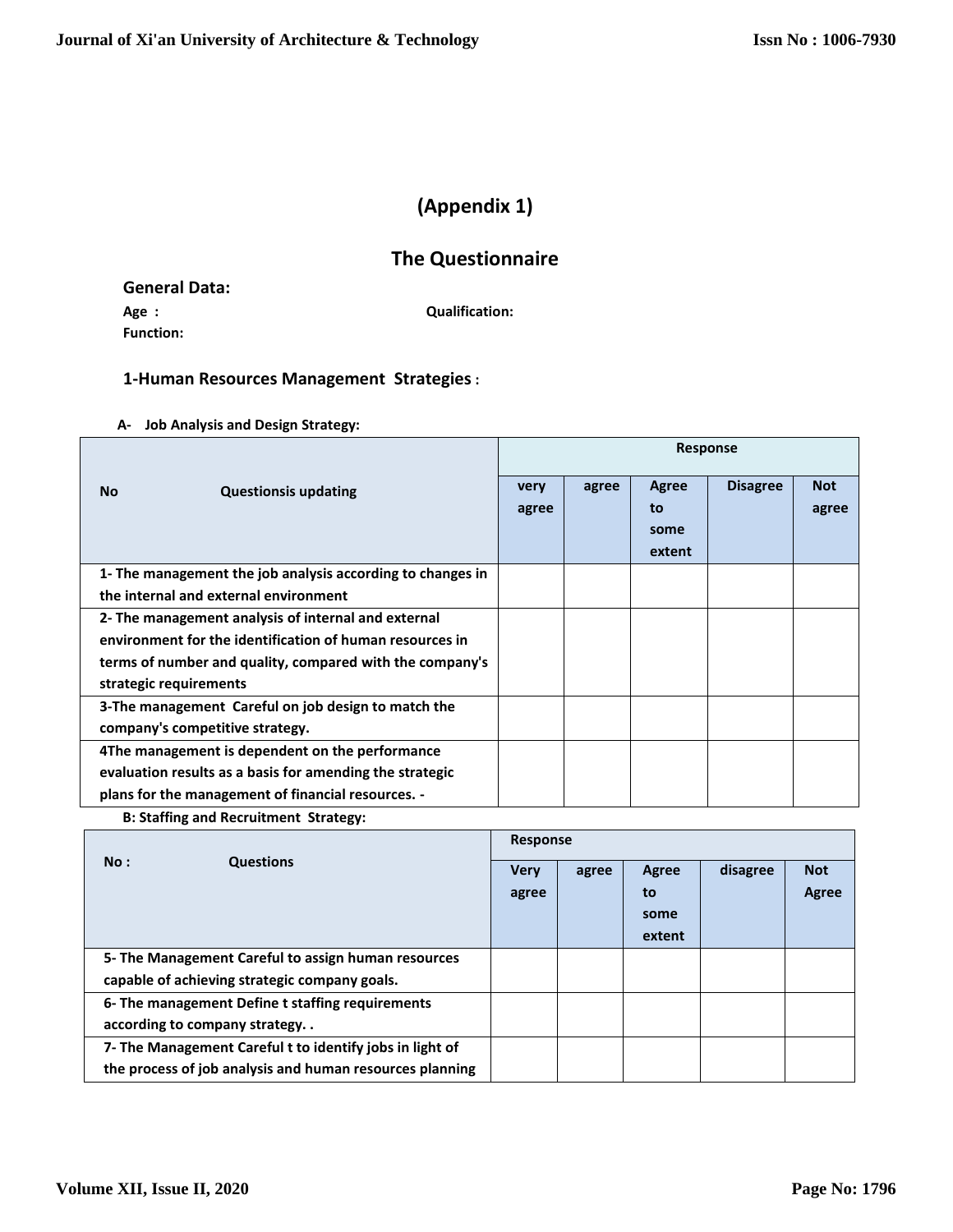#### **B- Training Strategy:**

|                                                                                                                | Response      |       |                                      |                 |                     |
|----------------------------------------------------------------------------------------------------------------|---------------|-------|--------------------------------------|-----------------|---------------------|
| No:<br><b>Questions</b>                                                                                        | very<br>agree | agree | <b>Agree</b><br>to<br>some<br>extent | <b>Disagree</b> | <b>Not</b><br>Agree |
| 8-Careful management to identify clear criteria to<br>evaluate and improve the training strategy               |               |       |                                      |                 |                     |
| 9- The management is reviewing the strategic plan<br>when changes in the internal and external<br>environment. |               |       |                                      |                 |                     |
| 10- Heading towards a strategy management training<br>and development towards the company mission.             |               |       |                                      |                 |                     |

#### **D-: Evaluating Performance strategy:**

| 11-The managementCareful management to assess the actual  |  |  |  |
|-----------------------------------------------------------|--|--|--|
| performance against the benchmark of expected performance |  |  |  |
| 12-The management plans to deal with the projected gap    |  |  |  |
| between existing skills of future needs                   |  |  |  |

**E-:Human Resource Planning Strategy :**

| 13- Develop management plans that correspond to the needs of       |  |  |  |
|--------------------------------------------------------------------|--|--|--|
| human resources in accordance with future posts.                   |  |  |  |
| 14-Human resources Management needs analysis of the number         |  |  |  |
| and type in light of current awareness and future direction of the |  |  |  |
| company.                                                           |  |  |  |